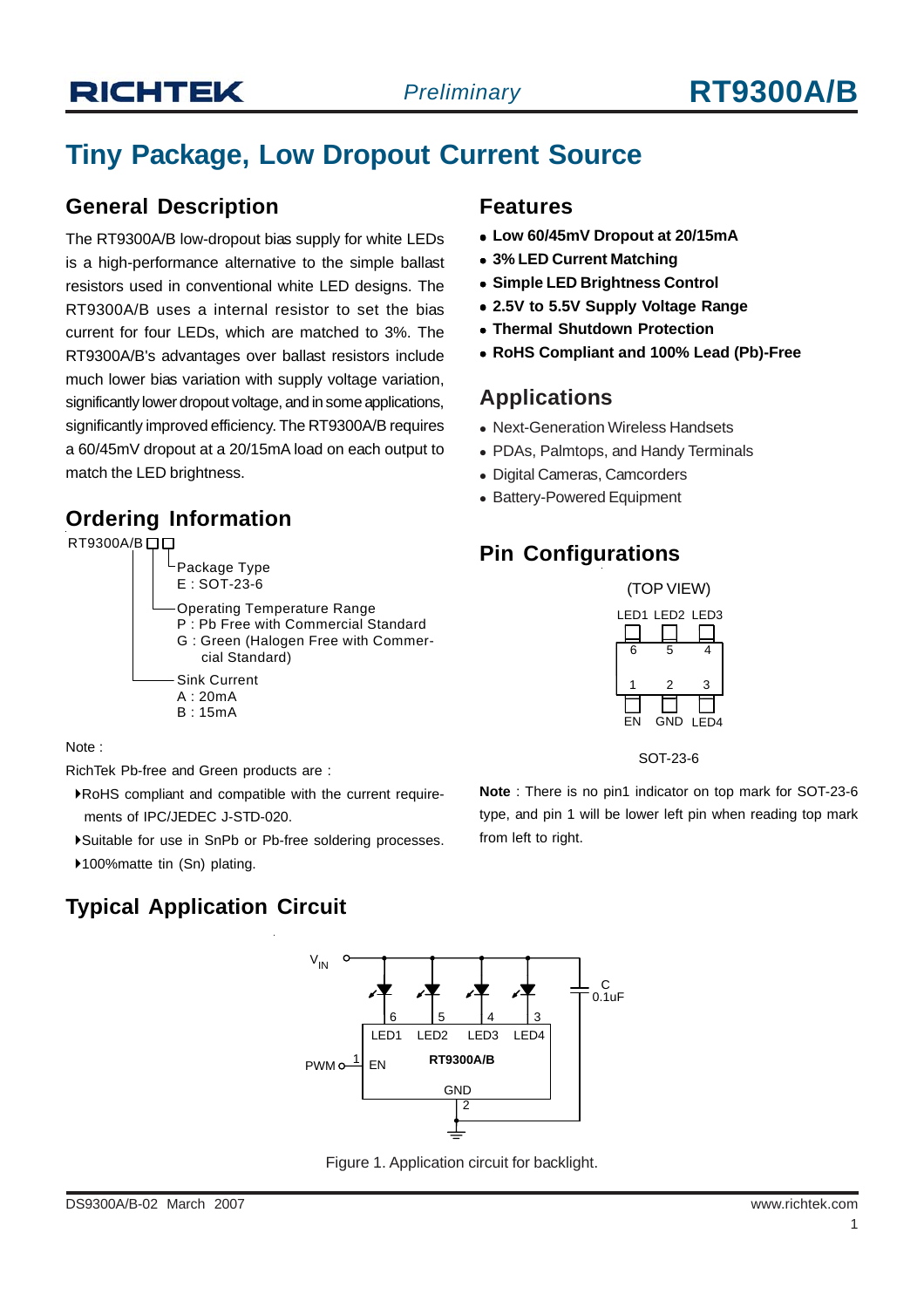



Figure 2. Application circuit for keypad.

## **Function Block Diagram**



# **Functional Pin Description**

| Pin. | Name             | Function                                                                      |  |  |
|------|------------------|-------------------------------------------------------------------------------|--|--|
|      | EN               | Chip Enable (Active High).                                                    |  |  |
| 2    | <b>GND</b>       | Ground                                                                        |  |  |
| 3    | LED <sub>4</sub> | LED4 Cathode Connection. Current flowing into LED4 is Constant. (20mA/15 mA)  |  |  |
|      |                  | LED4 is High Impedance when EN is Low.                                        |  |  |
| 4    | LED <sub>3</sub> | LED3 Cathode Connection. Current flowing into LED3 is Constant. (20mA/15 mA)  |  |  |
|      |                  | LED3 is High Impedance when EN is Low.                                        |  |  |
| 5    | LED <sub>2</sub> | (LED2 Cathode Connection. Current flowing into LED2 is Constant. (20mA/15 mA) |  |  |
|      |                  | LED2 is High Impedance when EN is Low.                                        |  |  |
| 6    | LED <sub>1</sub> | LED1 Cathode Connection. Current flowing into LED1 is Constant. (20mA/15 mA)  |  |  |
|      |                  | LED1 is High Impedance when EN is Low.                                        |  |  |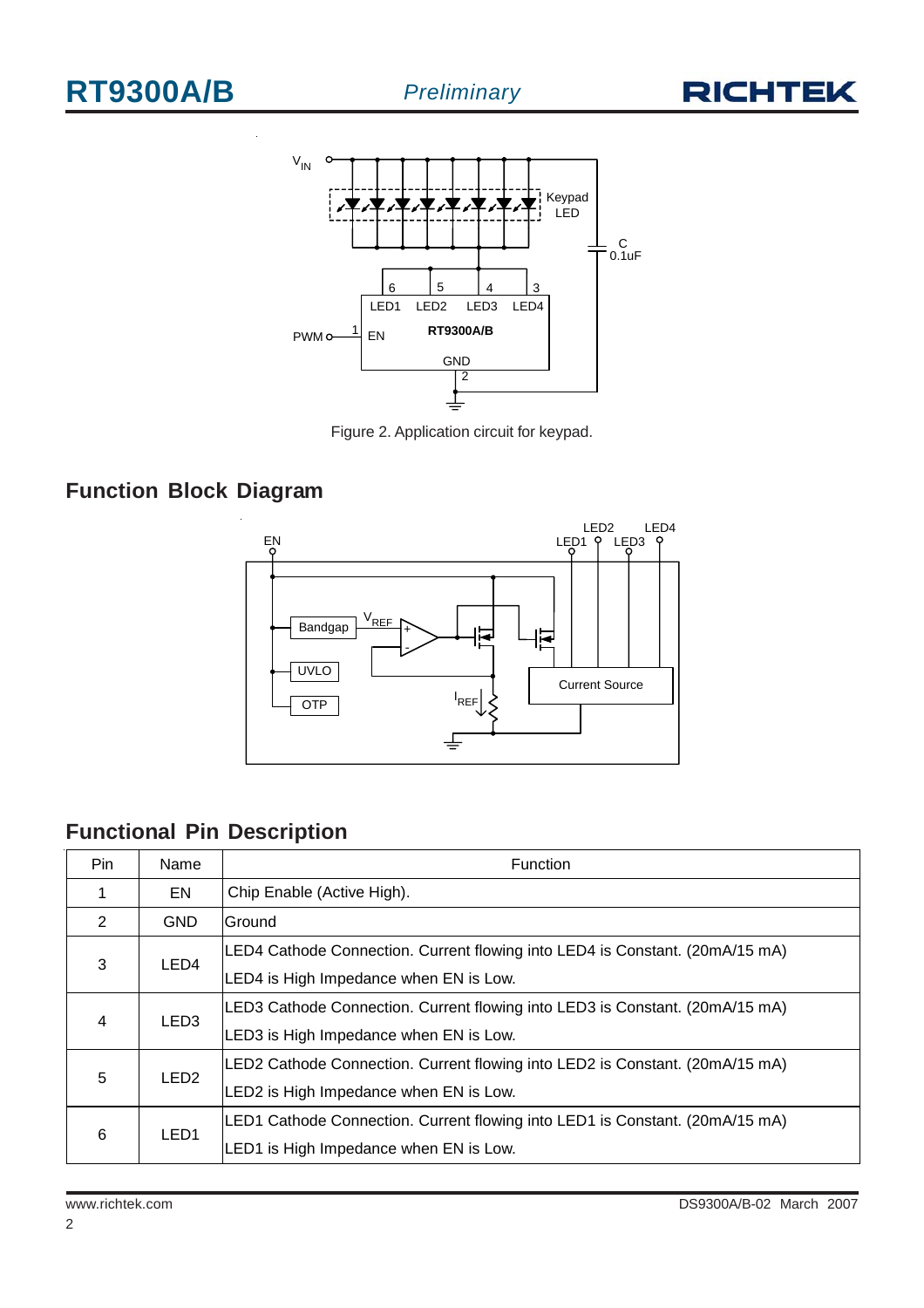# **RICHTEK**

# **Absolute Maximum Ratings** (Note 1)

| • Power Dissipation, $P_D @ T_A = 25^{\circ}C$ |  |
|------------------------------------------------|--|
|                                                |  |
| • Package Thermal Resistance (Note 3)          |  |
|                                                |  |
|                                                |  |
|                                                |  |
|                                                |  |
|                                                |  |
| • ESD Susceptibility (Note 2)                  |  |
|                                                |  |
|                                                |  |

#### **Electrical Characteristics**

( $V_{IN}$  = 3.7V,  $T_A$  = 25°C, Unless Otherwise specification)

| <b>Parameter</b>                      | Symbol         | <b>Test Condition</b>           | Min  | <b>Typ</b> | <b>Max</b> | <b>Units</b> |  |  |  |  |
|---------------------------------------|----------------|---------------------------------|------|------------|------------|--------------|--|--|--|--|
| <b>System Supply Input</b>            |                |                                 |      |            |            |              |  |  |  |  |
| <b>Operation Voltage Range</b>        | $V_{EN}$       |                                 | 2.5  | $-$        | 5.5        | $\vee$       |  |  |  |  |
| Under Voltage Lock Out                | V(UVLO)        |                                 | --   | 2.1        | --         | V            |  |  |  |  |
| <b>UVLO Hysteresis</b>                |                |                                 | --   | 100        | $- -$      | mV           |  |  |  |  |
|                                       |                | RT9300A                         | --   | 20         | $- -$      | mA           |  |  |  |  |
| <b>LED Maximum Sink Current</b>       |                | <b>RT9300B</b>                  | --   | 15         | --         |              |  |  |  |  |
| <b>Quiescent Current</b>              | len            | $I_{\text{OUT}} = 0$ ,          | --   | --         | 600        | uA           |  |  |  |  |
|                                       |                | $I_{LED} = 20mA$                | --   | 60         | $- -$      | mV           |  |  |  |  |
| <b>LED Dropout Voltage</b>            |                | $I_{LED} = 15mA$                | --   | 45         | --         |              |  |  |  |  |
| <b>LED Current Deviation Matching</b> |                |                                 |      | --         | 3          | $\%$         |  |  |  |  |
| Digital Input High Level              | νін            | $V_{EN}$ > $V_{IH}$ for enable  | 2.5  | --         | --         | V            |  |  |  |  |
| Digital Input Low Level               | $V_{IL}$       | $V_{EN}$ < $V_{IL}$ for disable | --   | ۰.         | 0.7        | V            |  |  |  |  |
| <b>OTP</b>                            |                |                                 | --   | 170        | $- -$      | C            |  |  |  |  |
| <b>OTP Hysteresis</b>                 |                |                                 | --   | 10         | $- -$      | C            |  |  |  |  |
| <b>Shut Down Current</b>              | len            | $V_{EN} = 0.4V$                 | --   | --         | 1          | uA           |  |  |  |  |
|                                       | RT9300A        |                                 | 18   | 20         | 22         | mA           |  |  |  |  |
| Initial Current                       | <b>RT9300B</b> |                                 | 13.5 | 15         | 16.5       |              |  |  |  |  |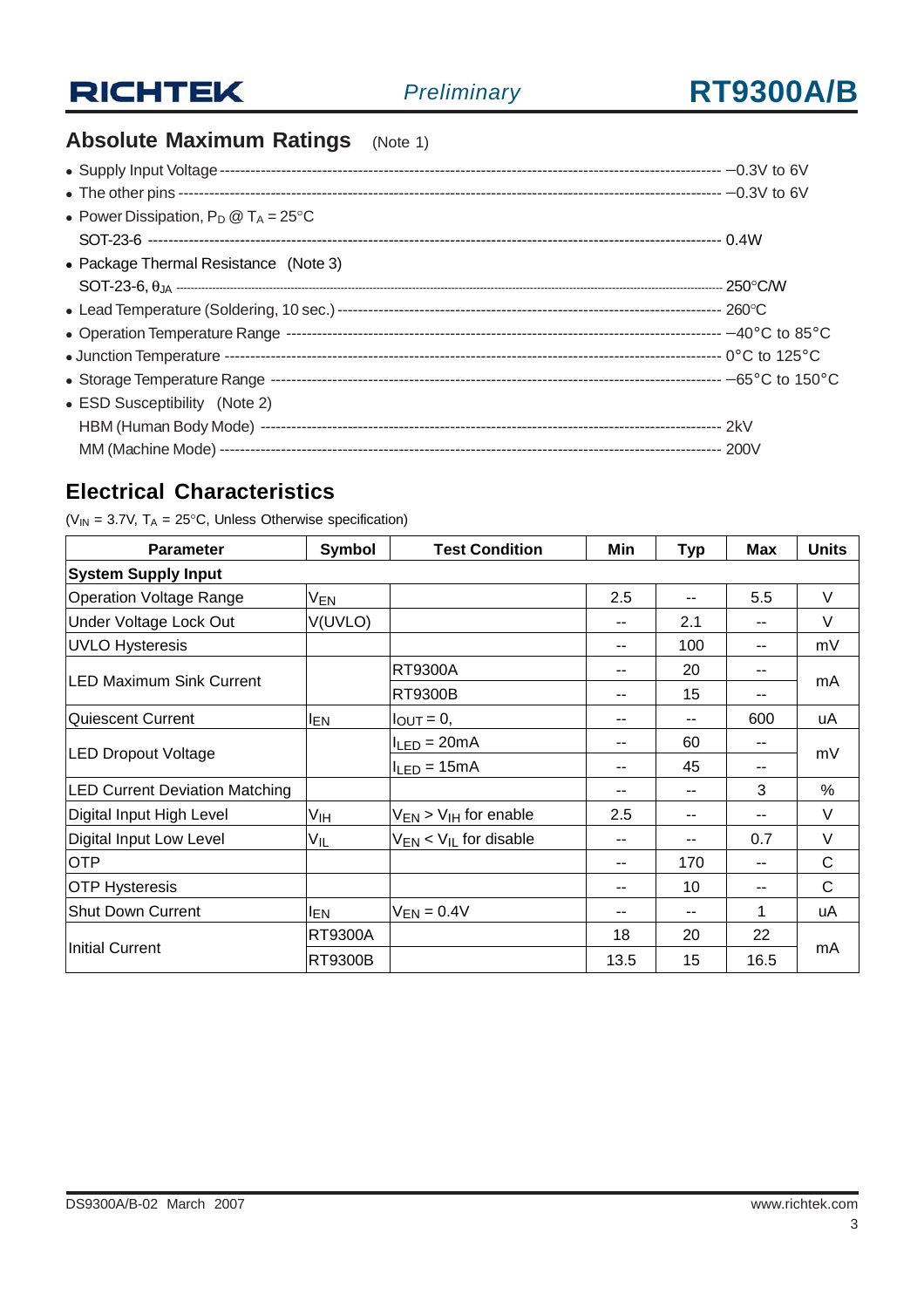

- **Note 1.** Stresses listed as the above "Absolute Maximum Ratings" may cause permanent damage to the device. These are for stress ratings. Functional operation of the device at these or any other conditions beyond those indicated in the operational sections of the specifications is not implied. Exposure to absolute maximum rating conditions for extended periods may remain possibility to affect device reliability.
- **Note 2.** Devices are ESD sensitive. Handling precaution recommended.
- Note 3.  $\theta_{JA}$  is measured in the natural convection at  $T_A = 25^{\circ}C$  on a low effective thermal conductivity test board (Single Layer, 1S) of JEDEC 51-3 therm\al measurement standard.
- **Note 4.** Floating connection or pull low to disable this function.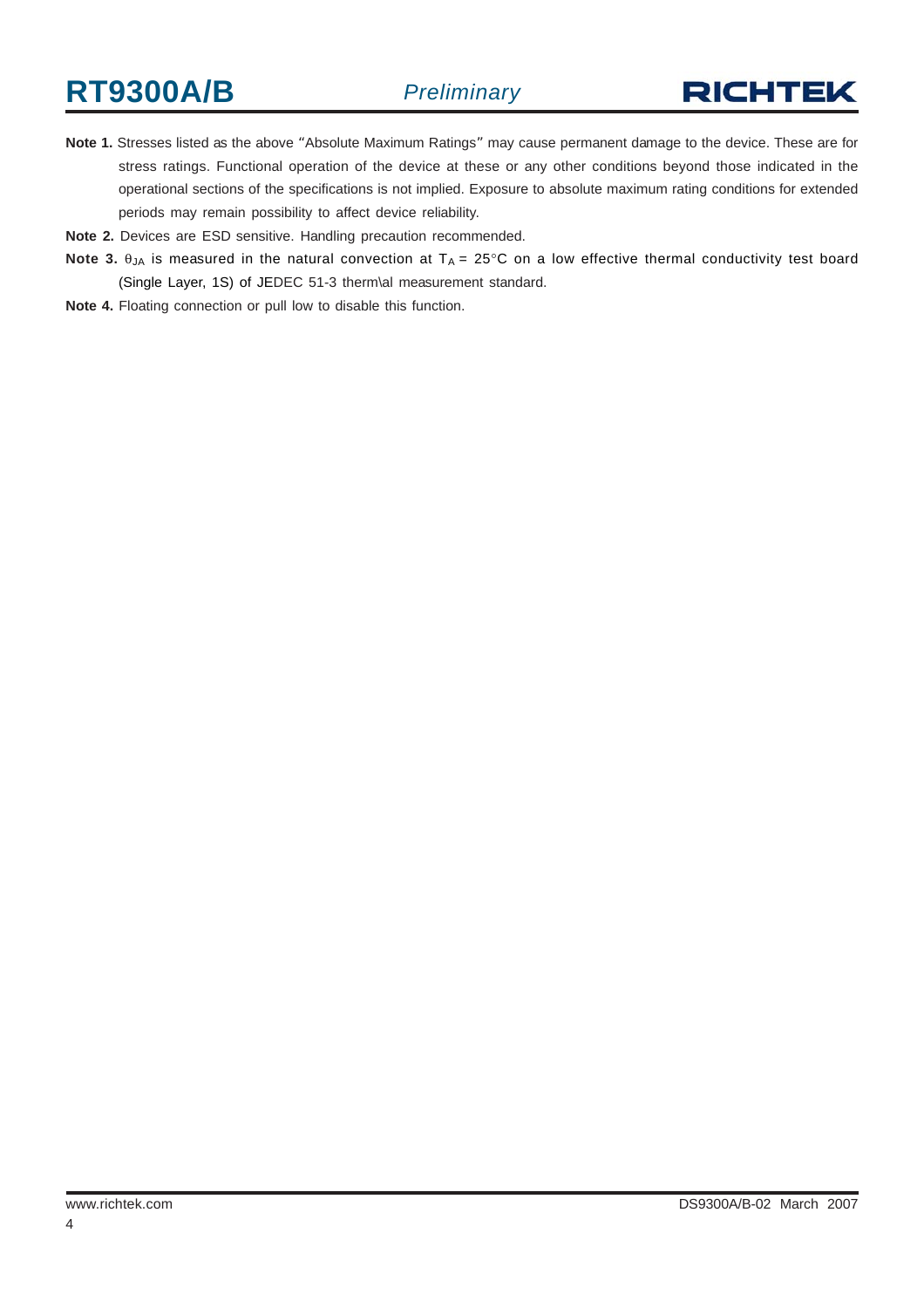## **Typical Operating Characteristics**









**IEN Current vs. V<sub>EN</sub> Supply Voltage** 



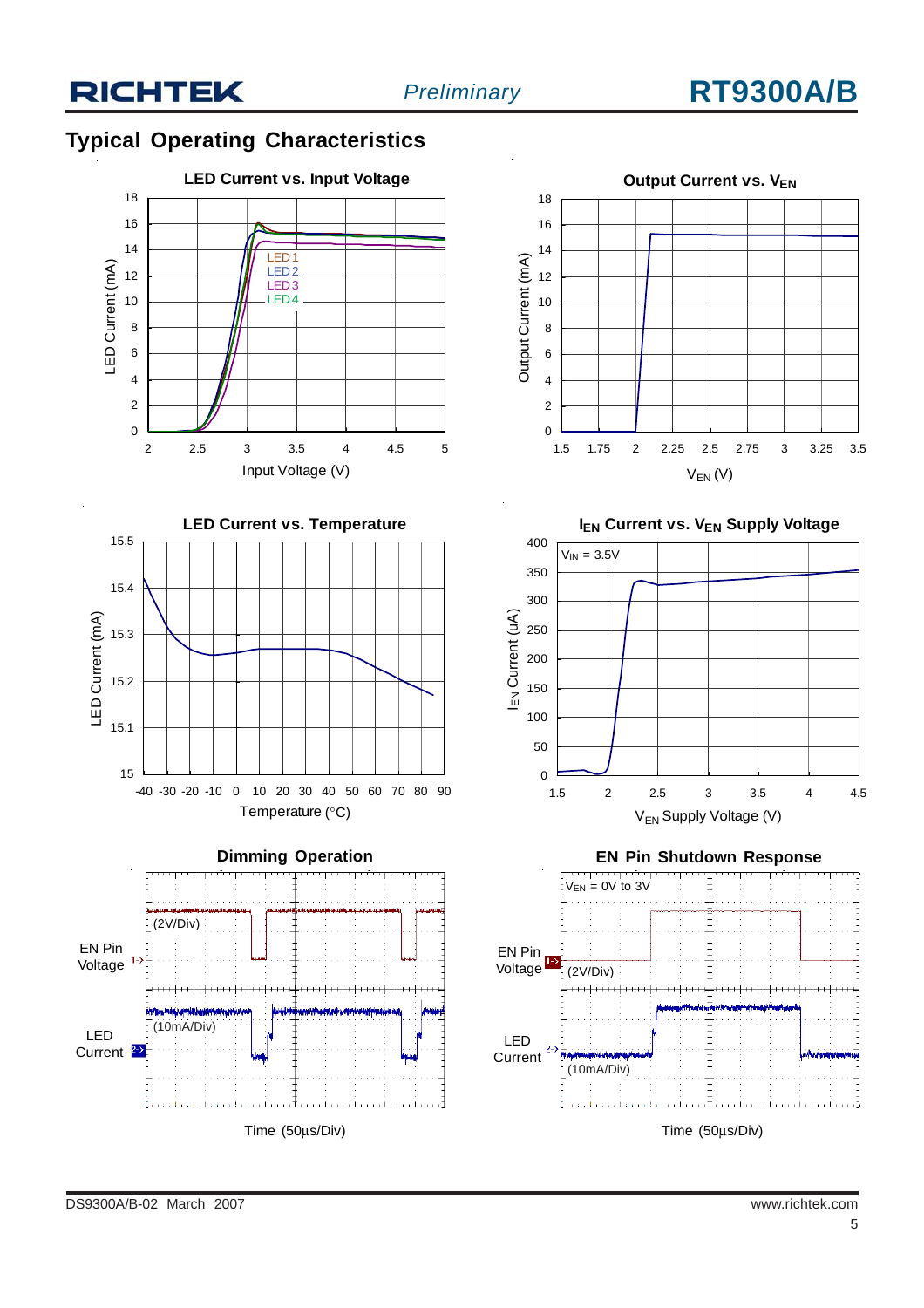